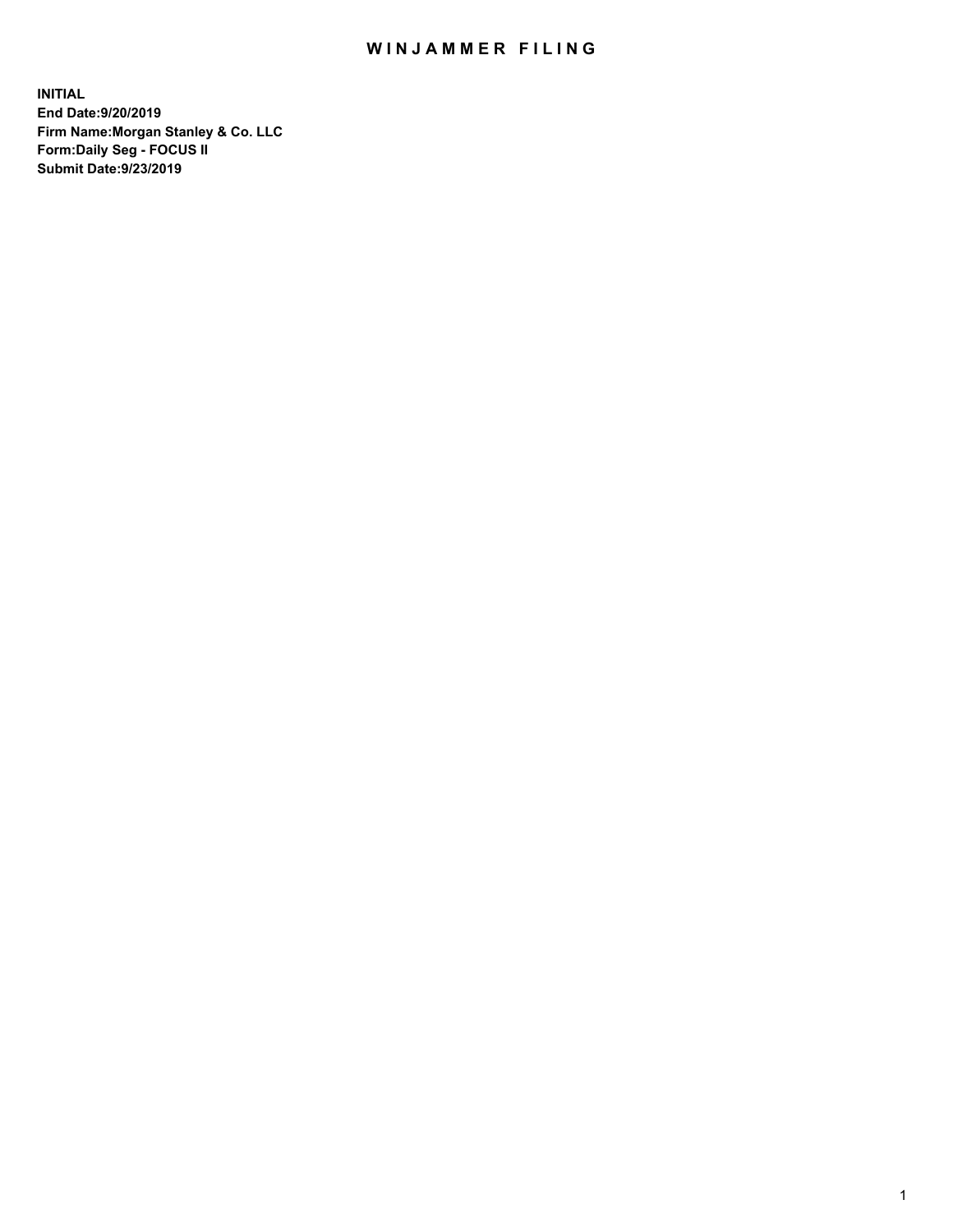**INITIAL End Date:9/20/2019 Firm Name:Morgan Stanley & Co. LLC Form:Daily Seg - FOCUS II Submit Date:9/23/2019 Daily Segregation - Cover Page**

| Name of Company                                                                   | Morgan Stanley & Co. LLC     |
|-----------------------------------------------------------------------------------|------------------------------|
| <b>Contact Name</b>                                                               | <b>Ikram Shah</b>            |
| <b>Contact Phone Number</b>                                                       | 212-276-0963                 |
| <b>Contact Email Address</b>                                                      | Ikram.shah@morganstanley.com |
| FCM's Customer Segregated Funds Residual Interest Target (choose one):            |                              |
| a. Minimum dollar amount: ; or                                                    | 235,000,000                  |
| b. Minimum percentage of customer segregated funds required:% ; or                | <u>0</u>                     |
| c. Dollar amount range between: and; or                                           | <u>0 0</u>                   |
| d. Percentage range of customer segregated funds required between: % and %.       | 00                           |
| FCM's Customer Secured Amount Funds Residual Interest Target (choose one):        |                              |
| a. Minimum dollar amount: ; or                                                    | 140,000,000                  |
| b. Minimum percentage of customer secured funds required:%; or                    | <u>0</u>                     |
| c. Dollar amount range between: and; or                                           | 0 <sub>0</sub>               |
| d. Percentage range of customer secured funds required between:% and%.            | 0 <sub>0</sub>               |
| FCM's Cleared Swaps Customer Collateral Residual Interest Target (choose one):    |                              |
| a. Minimum dollar amount: ; or                                                    | 92,000,000                   |
| b. Minimum percentage of cleared swaps customer collateral required:% ; or        | <u>0</u>                     |
| c. Dollar amount range between: and; or                                           | 0 Q                          |
| d. Percentage range of cleared swaps customer collateral required between:% and%. | 00                           |

Attach supporting documents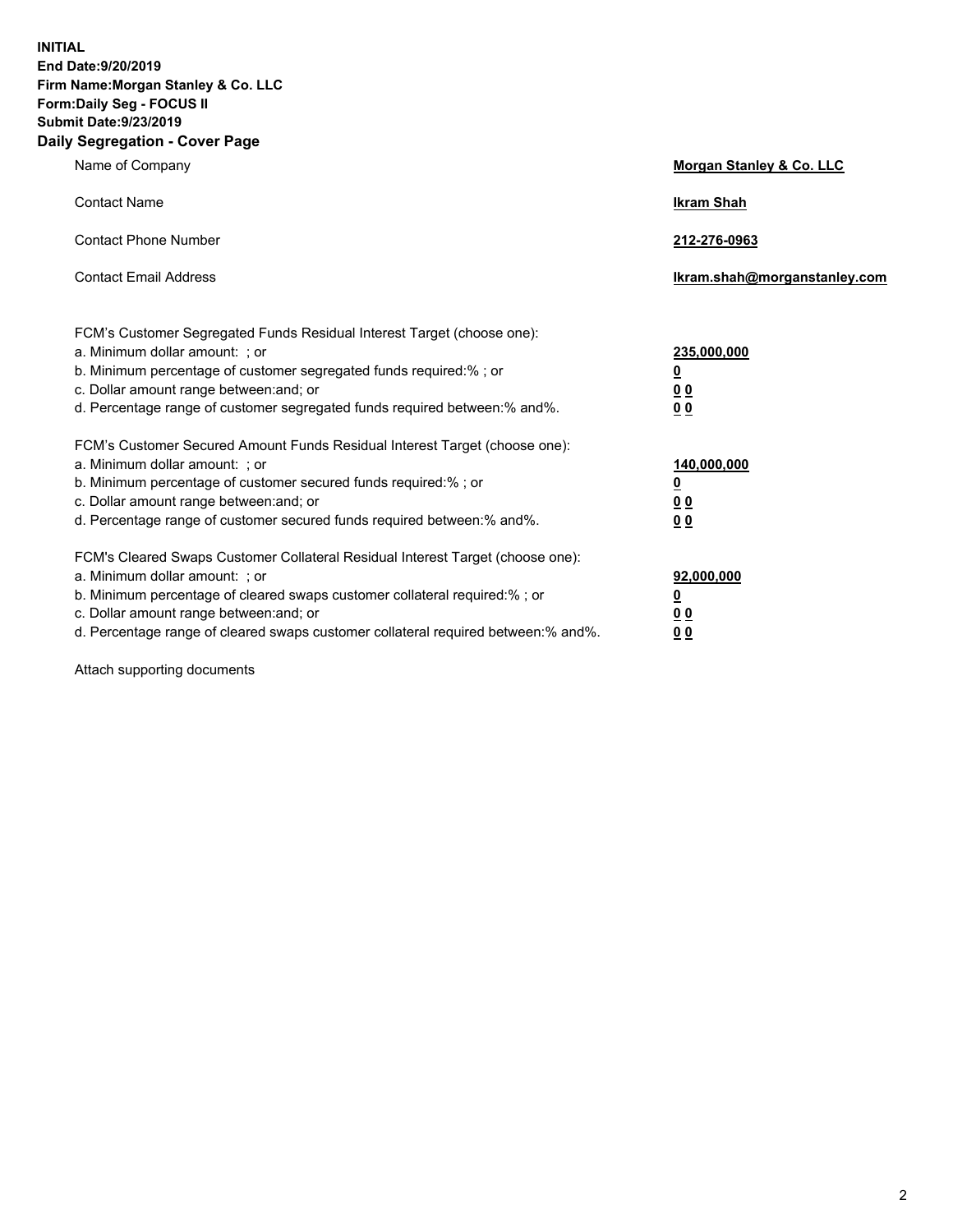## **INITIAL End Date:9/20/2019 Firm Name:Morgan Stanley & Co. LLC Form:Daily Seg - FOCUS II Submit Date:9/23/2019**

## **Daily Segregation - Secured Amounts**

|     | Foreign Futures and Foreign Options Secured Amounts                                                        |                                   |
|-----|------------------------------------------------------------------------------------------------------------|-----------------------------------|
|     | Amount required to be set aside pursuant to law, rule or regulation of a foreign                           | $0$ [7305]                        |
|     | government or a rule of a self-regulatory organization authorized thereunder                               |                                   |
| 1.  | Net ledger balance - Foreign Futures and Foreign Option Trading - All Customers                            |                                   |
|     | A. Cash                                                                                                    | 2,891,709,179 [7315]              |
|     | B. Securities (at market)                                                                                  | 2,347,730,667 [7317]              |
| 2.  | Net unrealized profit (loss) in open futures contracts traded on a foreign board of trade                  | 115,313,560 [7325]                |
| 3.  | Exchange traded options                                                                                    |                                   |
|     | a. Market value of open option contracts purchased on a foreign board of trade                             | 35,542,855 [7335]                 |
|     | b. Market value of open contracts granted (sold) on a foreign board of trade                               | $-31,694,178$ [7337]              |
| 4.  | Net equity (deficit) (add lines 1.2. and 3.)                                                               | 5,358,602,083 [7345]              |
| 5.  | Account liquidating to a deficit and account with a debit balances - gross amount                          | 56,996,677 [7351]                 |
|     | Less: amount offset by customer owned securities                                                           | -56,039,078 [7352] 957,599 [7354] |
| 6.  | Amount required to be set aside as the secured amount - Net Liquidating Equity                             | 5,359,559,682 [7355]              |
|     | Method (add lines 4 and 5)                                                                                 |                                   |
| 7.  | Greater of amount required to be set aside pursuant to foreign jurisdiction (above) or line                | 5,359,559,682 [7360]              |
|     | 6.                                                                                                         |                                   |
|     | FUNDS DEPOSITED IN SEPARATE REGULATION 30.7 ACCOUNTS                                                       |                                   |
| 1.  | Cash in banks                                                                                              |                                   |
|     | A. Banks located in the United States                                                                      | 230,041,403 [7500]                |
|     | B. Other banks qualified under Regulation 30.7                                                             | 591,262,906 [7520] 821,304,309    |
|     |                                                                                                            | [7530]                            |
| 2.  | Securities                                                                                                 |                                   |
|     | A. In safekeeping with banks located in the United States                                                  | 563,580,454 [7540]                |
|     | B. In safekeeping with other banks qualified under Regulation 30.7                                         | 0 [7560] 563,580,454 [7570]       |
| 3.  | Equities with registered futures commission merchants                                                      |                                   |
|     | A. Cash                                                                                                    | 9,806,930 [7580]                  |
|     | <b>B.</b> Securities                                                                                       | $0$ [7590]                        |
|     | C. Unrealized gain (loss) on open futures contracts                                                        | 837,895 [7600]                    |
|     | D. Value of long option contracts                                                                          | $0$ [7610]                        |
|     | E. Value of short option contracts                                                                         | 0 [7615] 10,644,825 [7620]        |
| 4.  | Amounts held by clearing organizations of foreign boards of trade                                          |                                   |
|     | A. Cash                                                                                                    | $0$ [7640]                        |
|     | <b>B.</b> Securities                                                                                       | $0$ [7650]                        |
|     | C. Amount due to (from) clearing organization - daily variation                                            | $0$ [7660]                        |
|     | D. Value of long option contracts                                                                          | $0$ [7670]                        |
|     | E. Value of short option contracts                                                                         | 0 [7675] 0 [7680]                 |
| 5.  | Amounts held by members of foreign boards of trade                                                         |                                   |
|     | A. Cash                                                                                                    | 2,252,893,857 [7700]              |
|     | <b>B.</b> Securities                                                                                       | 1,784,150,212 [7710]              |
|     | C. Unrealized gain (loss) on open futures contracts                                                        | 114,475,665 [7720]                |
|     | D. Value of long option contracts                                                                          | 35,542,855 [7730]                 |
|     | E. Value of short option contracts                                                                         | -31,694,178 [7735] 4,155,368,411  |
|     |                                                                                                            | [7740]                            |
| 6.  | Amounts with other depositories designated by a foreign board of trade                                     | $0$ [7760]                        |
| 7.  | Segregated funds on hand                                                                                   | $0$ [7765]                        |
| 8.  | Total funds in separate section 30.7 accounts                                                              | 5,550,897,999 [7770]              |
| 9.  | Excess (deficiency) Set Aside for Secured Amount (subtract line 7 Secured Statement<br>Page 1 from Line 8) | 191,338,317 [7380]                |
| 10. | Management Target Amount for Excess funds in separate section 30.7 accounts                                | 140,000,000 [7780]                |

11. Excess (deficiency) funds in separate 30.7 accounts over (under) Management Target **51,338,317** [7785]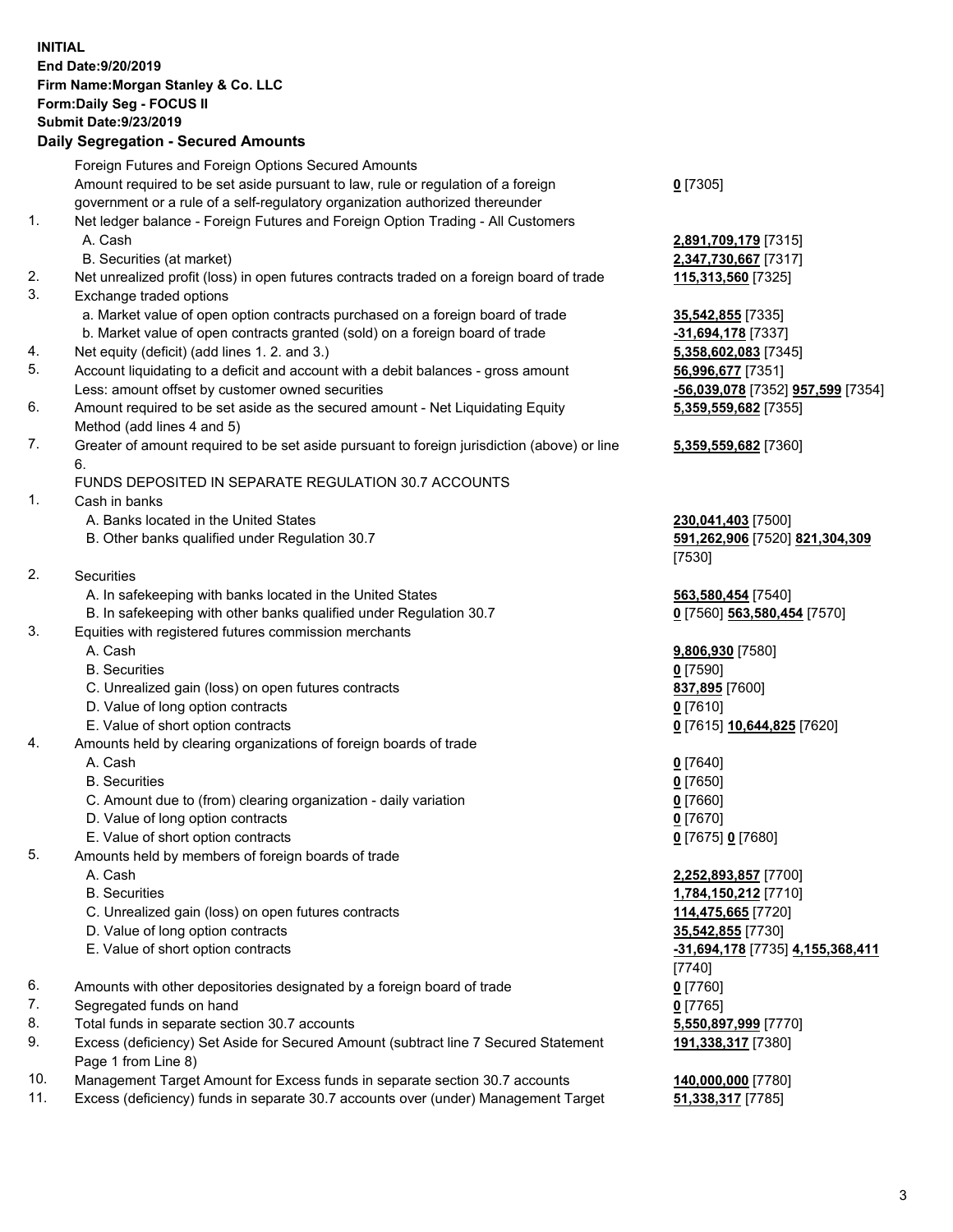|     | <b>INITIAL</b><br>End Date: 9/20/2019<br>Firm Name: Morgan Stanley & Co. LLC<br><b>Form:Daily Seg - FOCUS II</b><br><b>Submit Date: 9/23/2019</b><br>Daily Segregation - Segregation Statement |                                    |
|-----|------------------------------------------------------------------------------------------------------------------------------------------------------------------------------------------------|------------------------------------|
|     | SEGREGATION REQUIREMENTS (Section 4d(2) of the CEAct)                                                                                                                                          |                                    |
| 1.  | Net ledger balance                                                                                                                                                                             |                                    |
|     | A. Cash                                                                                                                                                                                        | 12,421,156,910 [7010]              |
|     | B. Securities (at market)                                                                                                                                                                      | 6,516,365,126 [7020]               |
| 2.  | Net unrealized profit (loss) in open futures contracts traded on a contract market                                                                                                             | -1,587,312,656 [7030]              |
| 3.  | Exchange traded options                                                                                                                                                                        |                                    |
|     | A. Add market value of open option contracts purchased on a contract market                                                                                                                    | 442,964,099 [7032]                 |
|     | B. Deduct market value of open option contracts granted (sold) on a contract market                                                                                                            | <u>-303,190,880</u> [7033]         |
| 4.  | Net equity (deficit) (add lines 1, 2 and 3)                                                                                                                                                    | <u>17,489,982,599</u> [7040]       |
| 5.  | Accounts liquidating to a deficit and accounts with                                                                                                                                            |                                    |
|     | debit balances - gross amount                                                                                                                                                                  | 408,640,011 [7045]                 |
|     | Less: amount offset by customer securities                                                                                                                                                     | -408,487,618 [7047] 152,393 [7050] |
| 6.  | Amount required to be segregated (add lines 4 and 5)                                                                                                                                           | 17,490,134,992 [7060]              |
|     | FUNDS IN SEGREGATED ACCOUNTS                                                                                                                                                                   |                                    |
| 7.  | Deposited in segregated funds bank accounts                                                                                                                                                    |                                    |
|     | A. Cash                                                                                                                                                                                        | 4,587,227,636 [7070]               |
|     | B. Securities representing investments of customers' funds (at market)                                                                                                                         | $0$ [7080]                         |
|     | C. Securities held for particular customers or option customers in lieu of cash (at<br>market)                                                                                                 | 600,250,535 [7090]                 |
| 8.  | Margins on deposit with derivatives clearing organizations of contract markets                                                                                                                 |                                    |
|     | A. Cash                                                                                                                                                                                        | 6,719,950,196 [7100]               |
|     | B. Securities representing investments of customers' funds (at market)                                                                                                                         | $0$ [7110]                         |
|     | C. Securities held for particular customers or option customers in lieu of cash (at<br>market)                                                                                                 | 5,916,114,591 [7120]               |
| 9.  | Net settlement from (to) derivatives clearing organizations of contract markets                                                                                                                | -198,805,598 [7130]                |
| 10. | Exchange traded options                                                                                                                                                                        |                                    |
|     | A. Value of open long option contracts                                                                                                                                                         | 442,964,099 [7132]                 |
|     | B. Value of open short option contracts                                                                                                                                                        | <u>-303,190,880</u> [7133]         |
| 11. | Net equities with other FCMs                                                                                                                                                                   |                                    |
|     | A. Net liquidating equity                                                                                                                                                                      | 12,893,769 [7140]                  |
|     | B. Securities representing investments of customers' funds (at market)                                                                                                                         | $0$ [7160]                         |
|     | C. Securities held for particular customers or option customers in lieu of cash (at                                                                                                            | $0$ [7170]                         |
|     | market)                                                                                                                                                                                        |                                    |
| 12. | Segregated funds on hand                                                                                                                                                                       | $0$ [7150]                         |
| 13. | Total amount in segregation (add lines 7 through 12)                                                                                                                                           | 17,777,404,348 [7180]              |
| 14. | Excess (deficiency) funds in segregation (subtract line 6 from line 13)                                                                                                                        | 287,269,356 [7190]                 |
| 15. | Management Target Amount for Excess funds in segregation                                                                                                                                       | 235,000,000 [7194]                 |

16. Excess (deficiency) funds in segregation over (under) Management Target Amount Excess

**52,269,356** [7198]